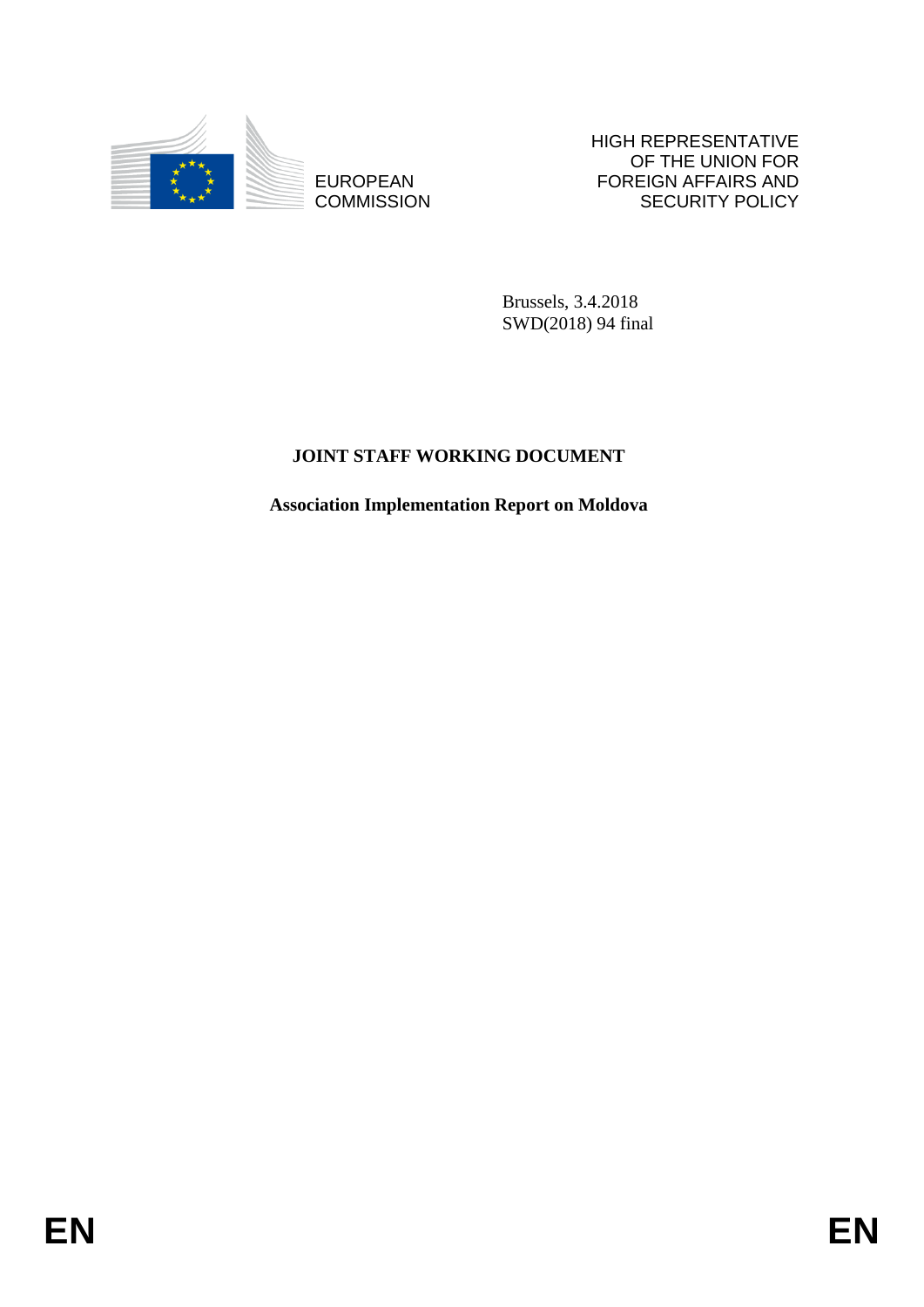#### **Association Implementation Report on Moldova**

#### *1. Summary*

**.** 

In line with the revised European Neighbourhood Policy (ENP), this report sets out the state of play of the commitments of the Republic of Moldova (hereinafter Moldova) under the EU-Moldova Association Agreement since the last meeting of the EU-Moldova Association Council on 31 March 2017 and ahead of its next meeting of 3 May 2018*.*

The EU-Moldova Association Agreement, including a Deep and Comprehensive Free Trade Area (AA/DCFTA), entered into force on 1 July 2016. The revised Association Agenda, the main guiding document for the implementation of the Association Agreement, was agreed in August 2017. The Agenda sets 13 key priorities for reform actions for 2017–2019. These include strengthening independence of the judiciary, prevention of and fight against corruption, increasing energy security and energy efficiency, trade-related reforms and a number of other measures. The EU and Moldova continued a close political dialogue through the Association Council, the Association Committee, the Association Committee in Trade configuration and a number of sub-committees.

On 24 November 2017 the Eastern Partnership Summit in Brussels adopted a Declaration<sup>1</sup> highlighting achievements to date and focusing on the importance to deliver concrete results to citizens.

The EU Council in its Conclusions of 26 February 2018 on the Republic of Moldova reaffirmed its commitment to strengthening political association and economic integration between the European Union and the Republic of Moldova by working in close partnership on the basis of the Association Agreement that entered into force in July 2016. While acknowledging the steps already taken by Moldova, the Council highlighted that it is crucial that the reforms started in 2016 continue and are implemented. The Council also recalled that media freedom and pluralism are prerequisites for a democratic society and underlined that renewed efforts should be urgently dedicated to a more decisive fight against corruption with tangible results, as well as thorough, impartial and comprehensive investigations and prosecutions of all those involved in the massive banking fraud that was exposed in 2014. The Council also recalled that EU assistance to the Republic of Moldova is based on strict conditionality, and is linked to satisfactory progress in reforms. The Council also reiterated that the objective of its efforts to assist the Republic of Moldova is to achieve tangible improvements in the lives of the citizens of the Republic of Moldova.

In July 2017, the electoral Law was changed – from a proportional to a mixed electoral system. Meanwhile, the Council of Europe Venice Commission and the Organization for Security and Co-operation in Europe, Office for Democratic Institutions and Human Rights (OSCE/ODIHR) in its 17 June 2017 opinion had recommended that "*such a fundamental change, while a sovereign prerogative of the country, is not advisable at this time*".

Corruption still remains widespread, and independence of justice, law enforcement as well as national anti-corruption authorities need substantial improvement. During the reporting period, investigations on the massive banking fraud (13% of GDP), unveiled in 2014, have touched only upon a limited number of individuals and mainly in the private sector. Lost funds have not been recovered, and the full version of the follow-up report on the fraudulent

<sup>&</sup>lt;sup>1</sup> http://www.consilium.europa.eu/media/31758/final-statement-st14821en17.pdf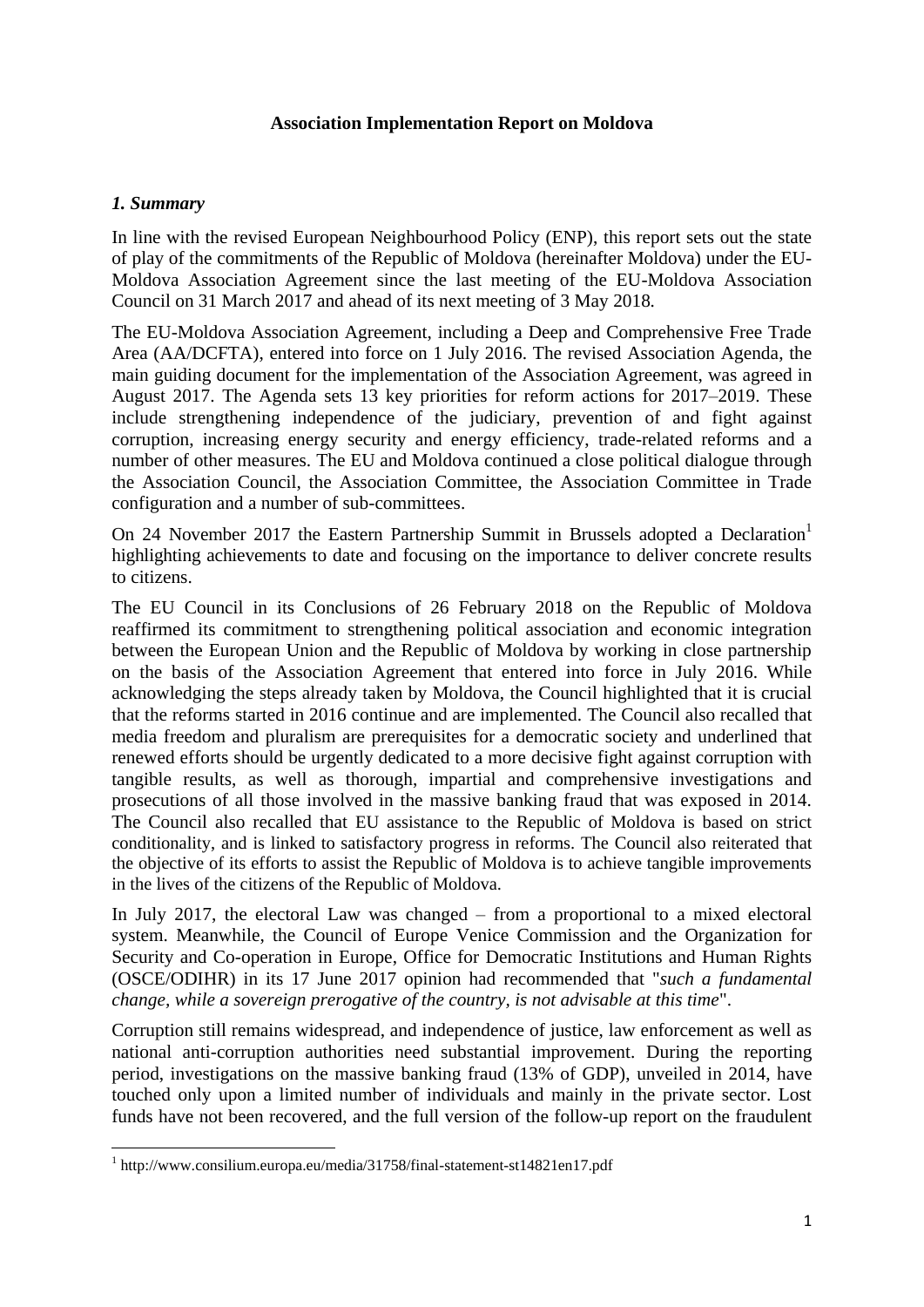schemes, outsourced to a private company, has not been published (only a summary was published in December 2017) raising doubts on the real will to prosecute this culprit of the fraud. The ownership of media outlets remains concentrated and the advertising market monopolised.

In the financial and business sectors, Moldova has made some progress in the implementation of reforms in line with the AA/DCFTA. Supported by the EU and international partners, such as the International Monetary Fund (IMF) and the World Bank, Moldova has continued to reform its banking sector. As a result, notably of these reforms, the IMF agreement remains on track. A reform of the central administration was initiated in July 2017 with the aim to improve service delivery to citizens.

The EU remains Moldova's main trade partner. In 2017 total EU-Moldova bilateral trade amounted to EUR 4 billion, which represents a 18% increase compared to the same period of the previous year. The EU share in Moldova's export has been increasing steadily since the entry into force of the AA/DCFTA, and it accounts for around 55% of Moldovan total trade.

To continue supporting reforms as well as the delivery of concrete results and benefits to the citizens of Moldova, the EU adopted the new multiannual programming, the Single Support Framework (SSF) for 2017-2020 in September 2017<sup>2</sup>. It focuses on delivering tangible and visible results for citizens: supporting governance reforms, strengthening economic development, connectivity and people-to-people contacts as well as providing horizontal support to civil society, strategic communication and capacity development/institution building. To further promote visibility of EU assistance in the Eastern Partnership region, including Moldova, the Joint Staff Working Document "Eastern Partnership - 20 Deliverables for 2020" breaks down the key areas of the multiannual framework into a set of concrete deliverables to be achieved by 2020. In the context of the multiannual framework and to support the achievement of the milestones and deliverables set out in the "20 Deliverables for 2020" document, the Annual Action Programme (AAP) has been adopted for 2017 (EUR 79 million) providing support to civil society, a more transparent, efficient, competitive and resilient economic environment, water supply and sanitation, energy, and strategic communication and media.

A Decision to provide EUR 100 million of EU Macro-Financial Assistance (MFA) to Moldova (EUR 40 million of grants and EUR 60 million of loans) was adopted by the European Parliament and the Council on 13 September  $2017<sup>3</sup>$ , and it entered into force on 23 September 2017. The disbursement of the assistance in 2018 depends on the implementation of a number of policy conditions, along with the fulfilment of the political preconditions and a satisfactory track record under the programme with the IMF.

# *2. Political dialogue, good governance and strengthening institutions*

# *2.1. Democracy, human rights and good governance*

In July 2017, Moldova changed its **electoral system** from proportional to mixed proportional-uninominal. The Venice Commission and the Office for Democratic Institutions and Human Rights of the OSCE (OSCE/ODIHR), in a joint opinion<sup>4</sup>, noted in particular a lack of consensus on the reform, and based on specific concerns identified (e.g. risk of

 2 https://ec.europa.eu/neighbourhood-enlargement/sites/near/files/single\_support\_framework\_2017-2020.pdf

<sup>&</sup>lt;sup>3</sup> http://eur-lex.europa.eu/legal-content/EN/TXT/PDF/?uri=CELEX:32017D1565&from=EN

<sup>4</sup> Venice Commission Opinion No. 884/2017; ODIHR Opinion Nr. ELE-MDA/308/2017. 19 June 2017.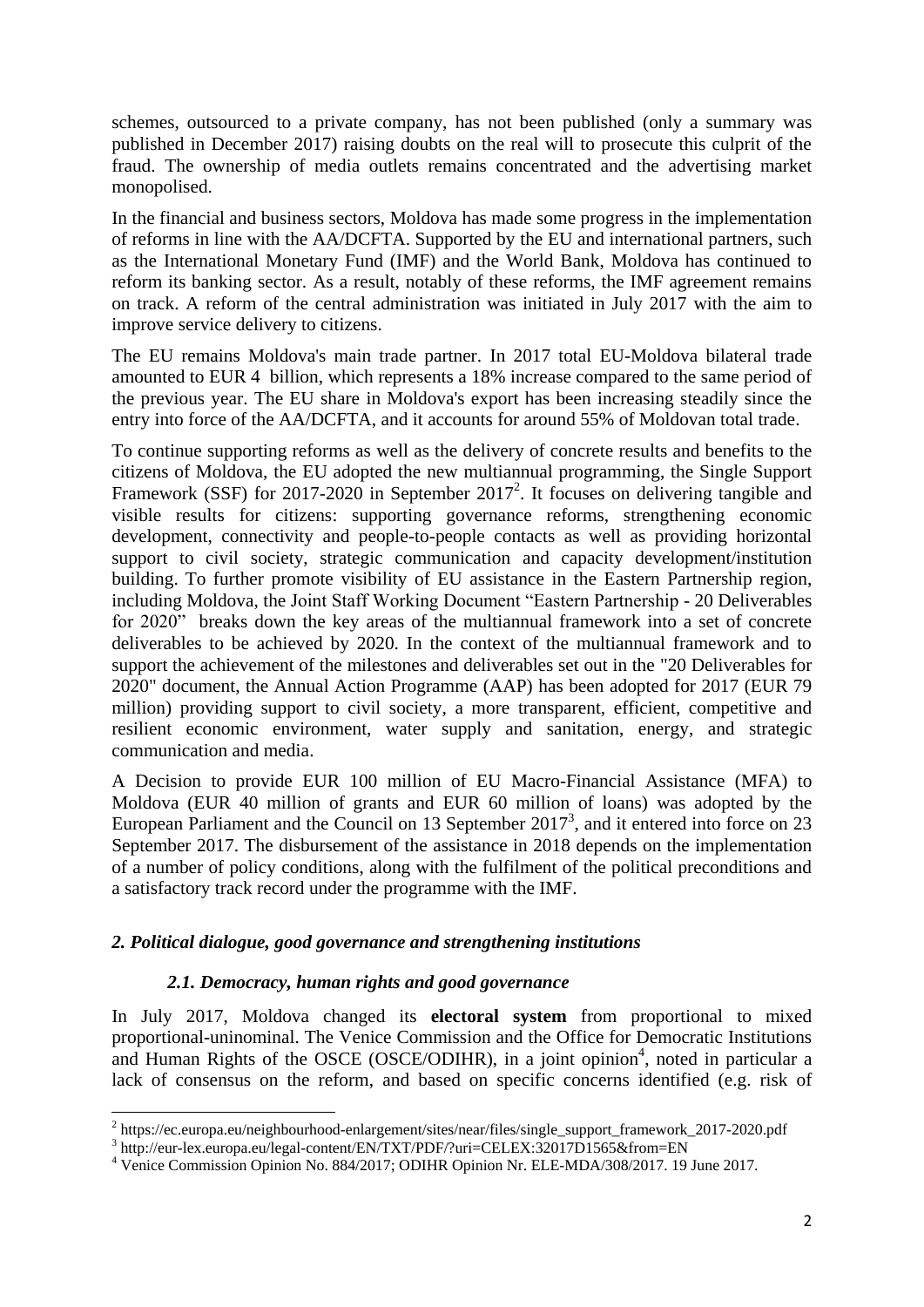influence taking at constituency level; high thresholds; vague criteria for the definition of constituencies), indicated that "*such a fundamental change, while a sovereign prerogative of the country, is not advisable at this time*". Concerns regarding a level playing field for political parties are also related to funding, the use of administrative resources for political purposes and access to media, as also indicated in the OSCE/ODIHR joint opinion. The Venice Commission and the OSCE/ODIHR, in another joint opinion<sup>5</sup> published in December 2017, raised aspects related to necessary improvements of the legal framework on funding of political parties and campaigns, and especially on strengthening implementation and sanctions mechanisms. The use of administrative resources was pointed out by nongovernmental organisations (NGOs) as an issue during the failed referendum to recall the mayor of Chisinau and the by-elections on 19 November 2017. The media landscape remains characterised by concentration of media ownership and monopolisation of the advertising market. Moldova's ranking in the Reporters without Border World Press Freedom Index fell further by four positions in 2017 to  $80^{\text{th}}$  place, from 76<sup>th</sup> in 2016.

In March 2017, the Audiovisual Code was amended requiring broadcasters to increase content produced locally and linking it with the possibility to use advertising. Smaller and independent media outlets have difficulties to comply with these new requirements. In December 2017, the Parliament adopted a Law on securing the information space. Since the President refused to promulgate the Law, he was considered to be in temporary incapacity by the Constitutional Court on 5 January 2018. The new Law was then promulgated in January 2018 by the Speaker of the Parliament acting as interim-President and entered into force in February 2018. It limits the retransmission of news, politico-military and documentary shows from the Russian Federation. A draft new Audiovisual Code that transposes the European Directive for Audiovisual Services has been developed with inter alia EU support and finalised in January 2018. The draft has been submitted to public consultation. The adoption of a new audiovisual code has been long awaited and repeatedly recommended by the international partners in the past years.

**Public Administration Reform** efforts continued. The reform of the central administration was initiated and is to continue with the reorganisation of public agencies and State Owned Enterprises (SOEs). A new Law on Government was adopted in July 2017, followed by the adoption of secondary legislation in the second half of 2017. They aimed at: decreasing the number of ministries, reviewing functions and organisational structures, downsizing staff, increasing salaries of public servants and, in general, improving delineation between political and administrative functions. The number of ministries has been reduced from 16 to 9. A Governmental reshuffle, initiated in December 2017, affected seven from the 12 positions in the Government and included the appointment of a new Deputy Prime Minister for European Integration. Due to the opposition of the President, the procedure of declaring temporary incapacity of the President was used again and the new members of Government took the oath on 10 January in front of the Speaker of the Parliament acting as interim-President.

On **Public Financial Management**, medium term budget planning was enhanced by aligning the budgetary framework with international practices, such as strengthening the macroeconomic analysis. Improvements took place related to public accounting, debt management (including development of state securities market) and capital investment. Reforms in revenues administration continued and budget transparency improved through Citizens'

 $\overline{a}$ 

<sup>5</sup> Venice Commission Opinion No. 901/2017; ODIHR Opinion-Nr.: POLIT-MDA/314/2017. 11 December 2017.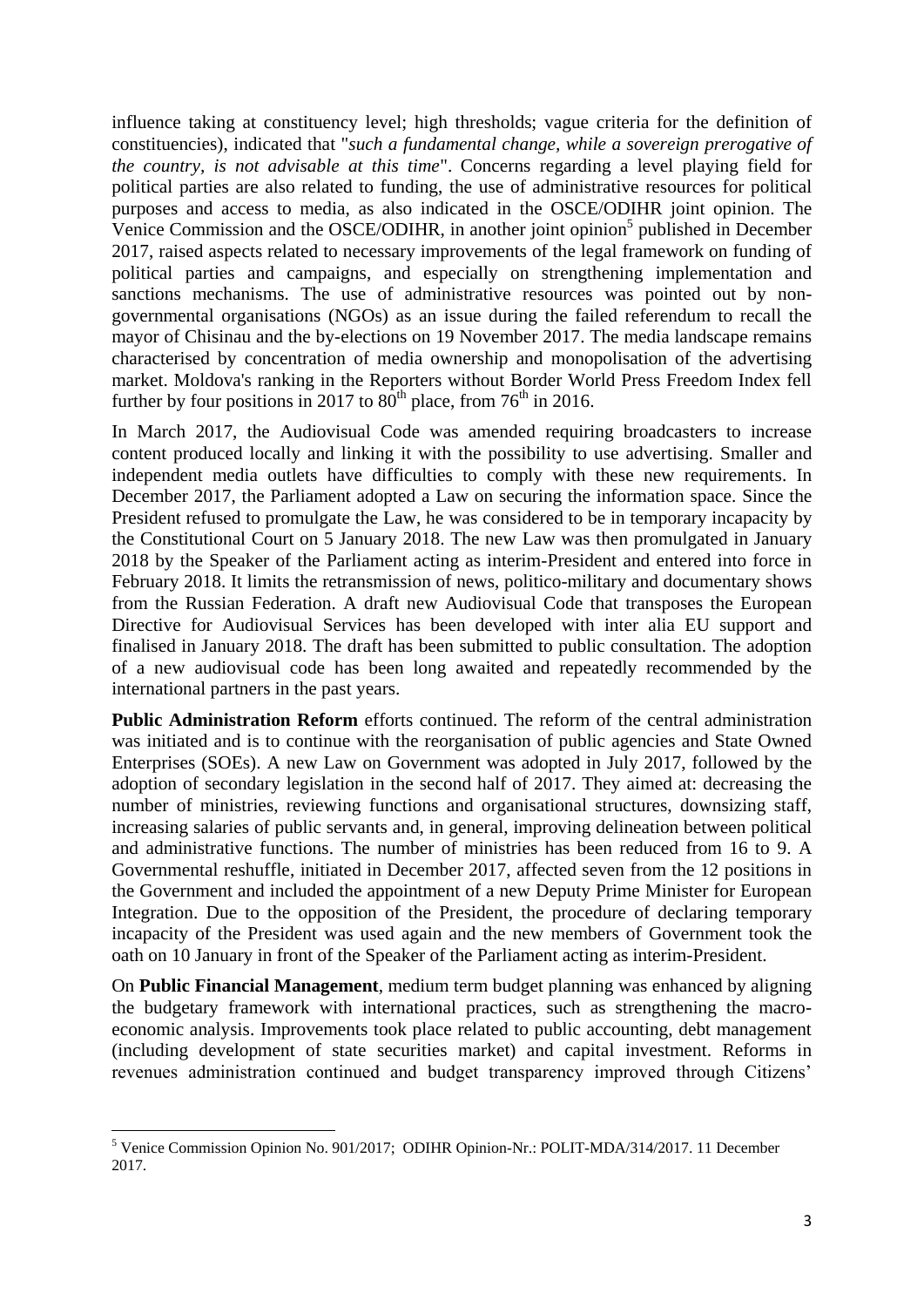budget<sup>6</sup> and regular reporting. In 2017, Moldova enrolled for the first time in the International Open Budget Survey<sup>7</sup>. According to the results released in January 2018, Moldova scored 58<sup>th</sup> out of 100 on budget transparency, so substantially higher than the global average score of 42, which is a rather positive result. Nonetheless, Moldova should further improve public participation in the formulation and monitoring of the annual budget. It should also strengthen the parliamentary oversight of the budget execution by creating the parliamentary Public Accounts Committee in charge of carrying out public hearing of the Court of Accounts reports. A new Law on the Court of Accounts strengthening financial, operational and functional independence of the supreme audit institution was adopted in December 2017 and promulgated in January 2018.

Lack of trust in the justice system and concerns in the area of **human rights and fundamental freedoms** have been raised in a number of cases, especially on prosecution and arrests of political representatives. One new case of prosecution against a lawyer was registered in 2017. One judge was dismissed on the basis of an opinion given by the intelligence services. However, on 5 December 2017, the Constitutional Court declared the legal provision on the verification of judges by the Information and Security Service to be unconstitutional. Despite this decision of the Constitutional Court, on 6 February 2018 the Superior Council of Magistracy rejected an appeal of the judge against her dismissal. The wide-spread use of pre-trial detention<sup>8</sup> continued and the death of a detainee suffering from mental disorders while in state custody revealed systemic weaknesses in the system. Currently only 3 of the 17 functioning penitentiary institutions meet the minimum standards of detention. In 2017 the European Court of Human Rights issued 16 decisions against Moldova, of which eight are related to violation of the prohibition of torture and the right to liberty and security<sup>9</sup>.

A new Human Rights Action Plan 2018-2022 was adopted by the Government on 7 November 2017, replacing the one which expired in 2014. Its adoption by the Parliament is pending. In May 2017, in line with the recommendations made by the Venice Commission, the Parliament supplemented the Constitution with provisions on an Ombudsman's Office to guarantee the existence of the institution and its core activities. In June 2017, a new Law recognising the legal capacity of persons with disabilities was adopted, bringing the legislation in line with the United Nations Convention on the Rights of Persons with Disabilities. The Action Plan for the Implementation of the Strategy on Strengthening of Interethnic Relations 2017-2027 was adopted by the Government on 15 November 2017, with public budget foreseen for the start of its implementation (MDL 4.7 million, i.e. more than EUR 200 000).

In February 2017, Moldova signed the Council of Europe Convention on Preventing and Combating Violence against Women and Domestic Violence. Its ratification is pending. In April 2017, the Government approved a new National Gender Equality Strategy 2017-2021; the focus needs to be now placed on its implementation (including in the electoral context), adequate financing and effective inter-agency cooperation.

1

 $6$  Citizens' Budget is a document designed to present key public finance information to a general audience, with accessible language and visual elements to help non-specialist readers understand the information.

<sup>&</sup>lt;sup>7</sup> <https://www.internationalbudget.org/opening-budgets/open-budget-initiative/open-budget-survey/>

<sup>&</sup>lt;sup>8</sup> According to the Legal Resource Center of Moldova, the rate of allowed arrest requests in 2016 was of 84%, with an increasing rate since 2011.

<sup>&</sup>lt;sup>9</sup> According to the Legal Resource Center of Moldova another 1348 applications against Moldova are awaiting ECHR judgement http://crjm.org/wp-content/uploads/2018/01/CRJM-NA-Activitatea-CtEDO-2017.pdf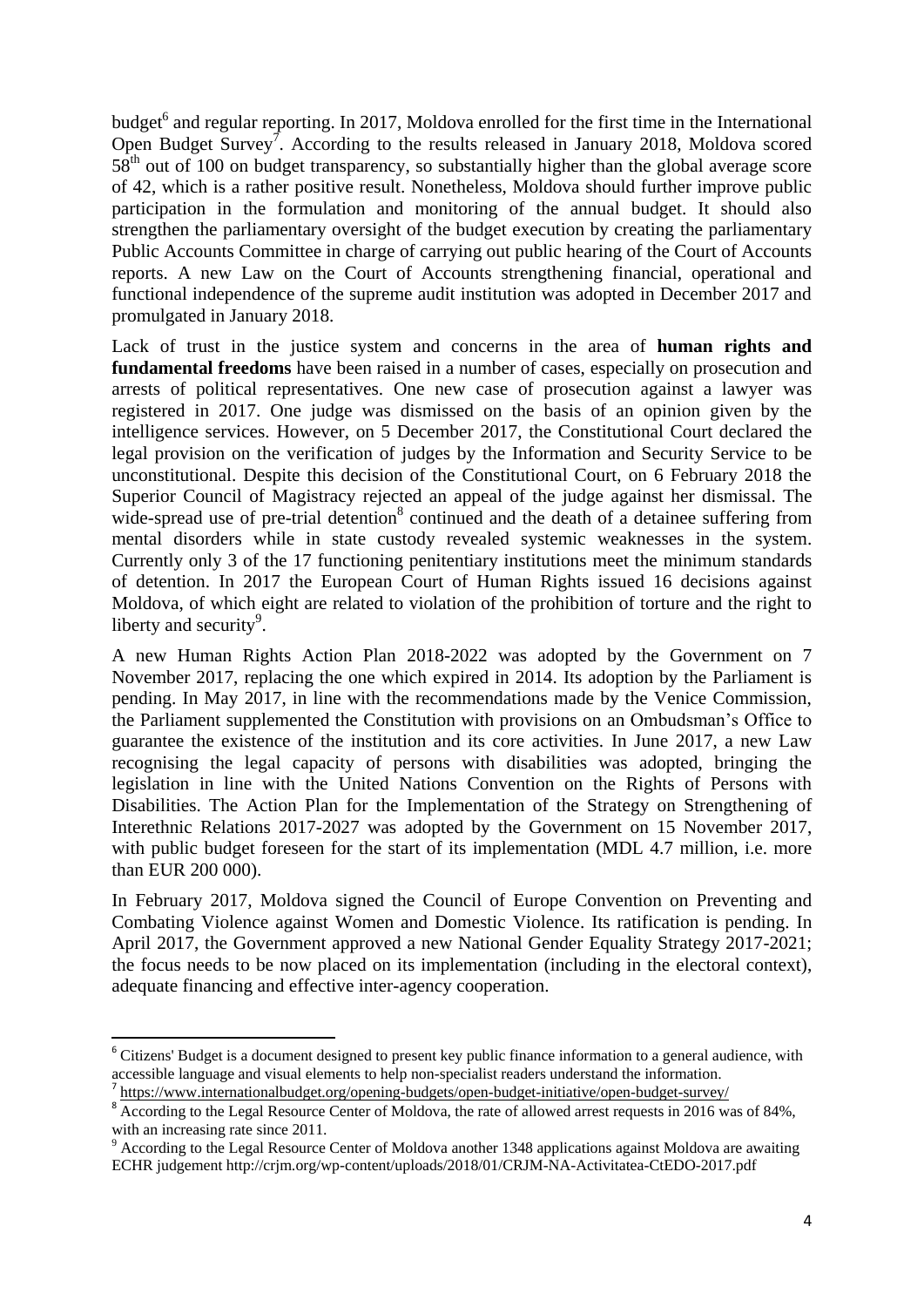The 2016-2020 Action Plan for the Child Protection Strategy is not fully resourced, both in terms of funding and human resources, and is not fully implemented due to the need for further development of secondary legislation and institutional mechanisms, such as a mechanism for recruitment of child protection social assistants at the local administration level. The need to finalise the deinstitutionalization reform became apparent with several new cases of children's abuse in institutions, which were made public in 2017.

As regards cooperation between **civil society organisations** (CSOs) and public authorities, in some cases insufficient time was dedicated to public consultation (e.g. ten days in the case of the Human Rights Action Plan). The National Participation Council, which enables civil society to participate in decision making, re-started its activities in 2017. However, recognised civil society activists have indicated that its composition cannot be considered as fully representative. The first year of implementation of the "2% Law" (which allows citizens to direct 2% of their income tax to CSOs) has shown the interest from the population to support civil society organisations (over 20,000 people directed about MDL 2,8 million to about 300 beneficiary organisations). The work on a modernised law on CSOs was stopped in September 2017 following negative reactions from a group of 26 leading CSOs to an amendment introduced at the level of the Ministry of Justice, aiming at prohibiting foreign funding for CSOs with political activity. In January 2018 the law was republished for public consultation by the Ministry of Justice, without the articles concerning foreign funding. A CSOs Strategy and Action Plan for 2018-2020 were prepared in a working group with participation of CSOs and registered in the Parliament in December 2017.

# *2.2. Foreign and security policy*

Moldova continued cooperating with the EU on international issues. In 2017, Moldova aligned itself with 34 out of 49 EU declarations and Council decisions that it was invited to support (69%), as compared to 33 out of 47 (71%) in the previous year. An agreement between the EU and Moldova on security procedures for exchanging and protecting classified information was signed on 31 March 2017, and it entered into force on 1 January 2018. Participation of Moldova in EU Common Security and Defence Policy (CSDP) missions and operations continued, with one person taking part in the EU Training Mission (EUTM) to Mali until April 2017.

In May 2017, a Working Group was created under the coordination of the Ministry of Defence to prepare the National Action Plan on the implementation of United Nations Security Council Resolution (UNSCR) 1325 and related Resolutions on women in peace and security. The Plan was finalised in November 2017 and is currently under review at Government level.

In June 2017 the President of Moldova withdrew the draft **National Security Strategy,** prepared in 2016 with assistance from international partners, and announced that the drafting process of the new strategy would be restarted. This was motivated by changes in the security environment and for lack of correspondence to the national interests, including the neutrality status of Moldova. In December 2017, a draft Defence Strategy and Action Plan 2017-2021 were prepared by the Government and sent to the President.

Under the Austrian OSCE Chairmanship in Office (2017), several protocols and decisions were signed by Chisinau and Tiraspol and started to be partially implemented. There has been progress in particular on the functioning of Latin script schools, access to farmlands in the Dubăsari area, apostillation of diplomas, telecommunications and the opening of Gura Bicului– Bychok bridge. The opening of the bridge (part of pan-European transportation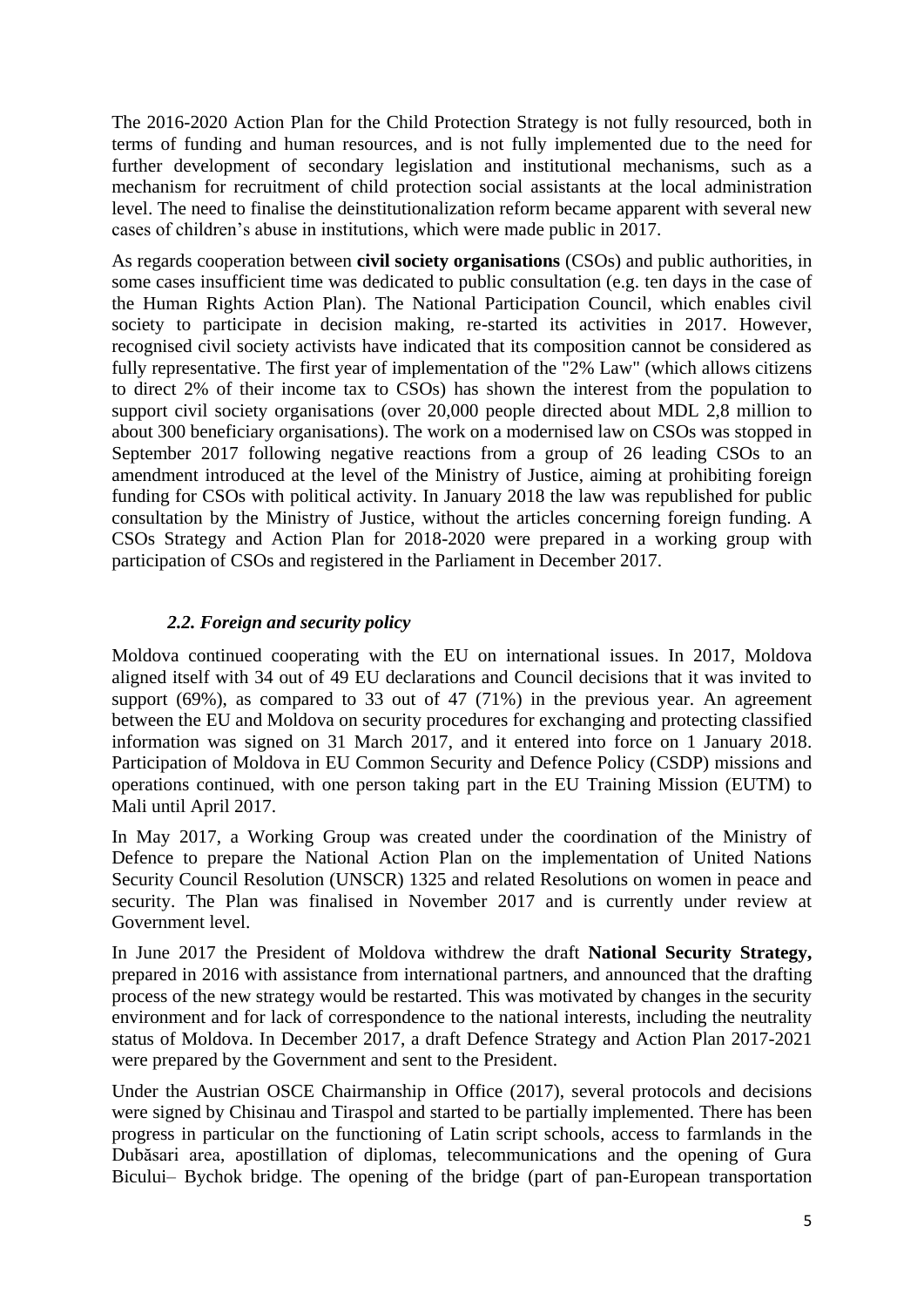corridor IX) in November 2017 significantly increases opportunities for the movement of people and goods, transport and business activities on both banks of the Nistru River and in the wider region. The opening of the bridge and signature of four protocols (on Latin Script Schools, access to farmlands, apostillation of Transnistrian university diplomas and telecommunications) paved the way to a new round of the "5+2" talks that took place in Vienna on 27-28 November 2017.

With support of the European Union's Border Assistance Mission to Moldova and Ukraine (EUBAM), joint Ukraine-Moldova customs and border controls for the international border crossing point at Kuchurhan were established in July 2017. This allows for the gradual introduction of registering or de-registering people when entering or leaving the Republic of Moldova via Kuchurhan as well as clearance of exports/re-exports directly at the border crossing point.

A National Strategy and Action Plan on weapons of mass destruction (WMD) and Chemical, Biological, Radiological and Nuclear (CBRN) for the period 2018-2025 were prepared and presented to the Government in December 2017.

#### *2.3 Justice, Freedom and Security*

The Ministry of Justice coordinated the drafting of a **new justice sector reform strategy** 2018-2024, albeit without proper consultation with the stakeholders. In January 2018, the Ministry of Justice presented a concept paper on justice reform priorities for 2018 intended to fill in the gap before the adoption of the new strategy. As regards the transparency and efficiency of the judicial process, Moldova ranked 132 out of 137 countries on judicial independence in the Global Competitiveness report 2017-2018 of the World Economic Forum (WEF)<sup>10</sup>. In the area of **independence of the judiciary** efforts are still needed in order to promote a transparent and merit-based selection procedure for judges and to improve transparency, including of the Superior Council of Magistracy (SCM). The Parliament did not adopt constitutional amendments on the Judiciary and on the **Constitutional Court** meant to increase its transparency, accountability and independence, as recommended by the EU funded peer review mission of 2016. The process needed to amend the Constitution in relation to judiciary system was restarted and in January 2018 a new Law was registered in the Parliament.

The Superior Council of **Prosecutors** was not yet fully functional in 2017 due to the absence of an approved budget and staff. CSOs and lawyers' organisations continued raising concerns about the high number of pre-trial arrests and increasing number of approvals by judges for the wiretapping of phone conversations.

In the area of the **prevention and fight against corruption, fraud and conflict of interest** a new National Integrity and **Anti-Corruption** Strategy 2017-2020 came into force on 31 May 2017. A step in the implementation of the Strategy was taken by the elaboration of sectorial anti-corruption plans: by January 2018 seven out of nine sectorial anti-corruption plans were endorsed by the National Anti-Corruption Centre. Government approval on all the sectorial anti-corruption plans is pending the elaboration of the last two. A new **Law on preventing and combating money laundering and terrorism financing** in line with the European legislation currently in force was adopted in December 2017. The Law envisages creation of

**.** 

 $10$  Moldova ranked 133 out of 138 in the 2016-2017 WEF report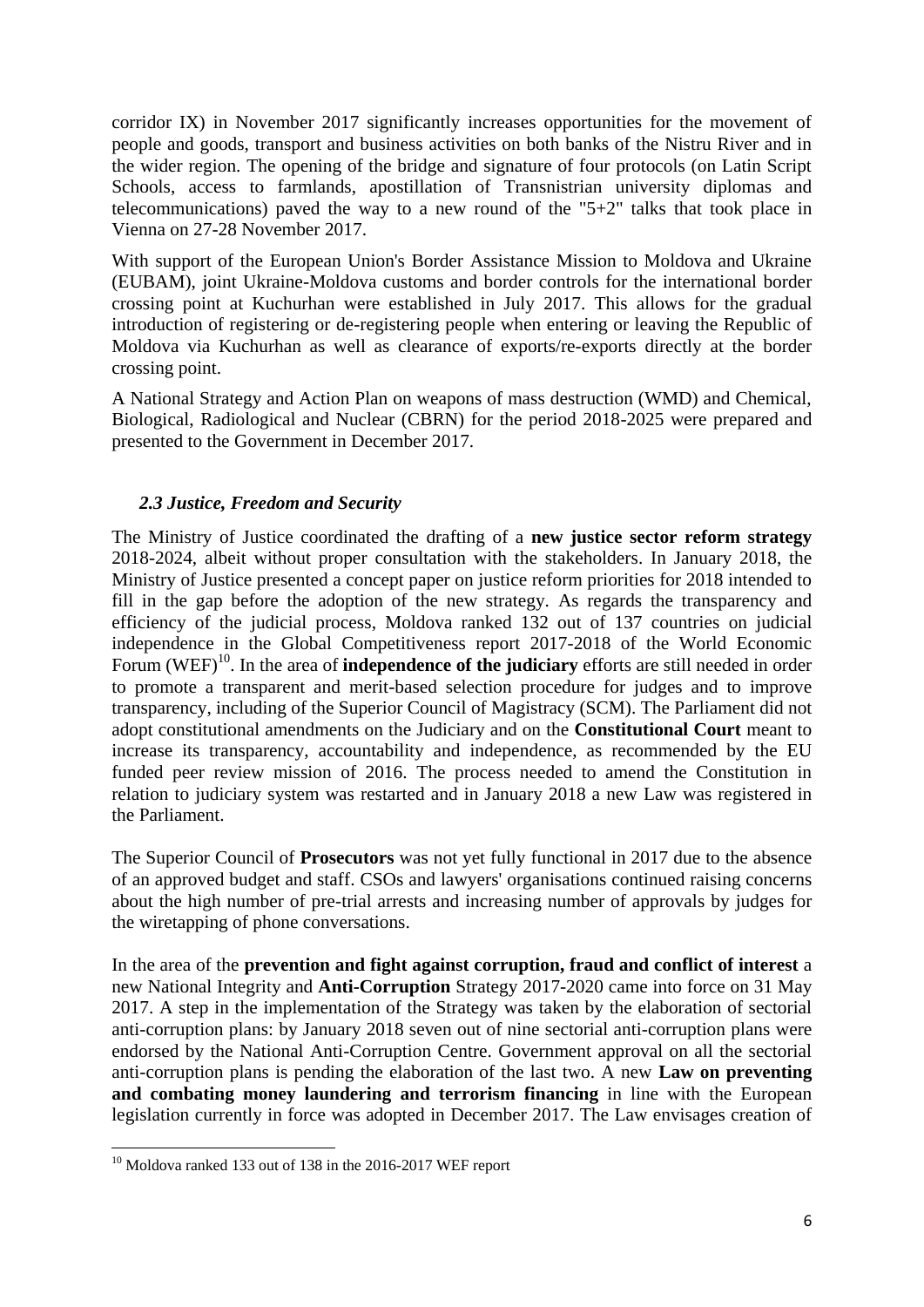a specialised agency under the Government with analytical and interagency coordination functions in the area of money laundering; secondary legislation needs to be adopted in  $2018^{11}$ .

Regarding **asset recovery and the investigation of the banking fraud**, a new Law on the Agency for the Recovery of **Criminal Assets** (CARA) came into force in May 2017, allowing the Agency to get involved in a number of crime types and introducing parallel financial investigations. On 8 December 2017, the Parliament approved the law extending the competencies of the Agency for Recovery of Criminal Assets to such criminal offences like trafficking of organs and human beings, torture, inhuman and degrading treatment, forced labour, illegal circulation of drugs, and others. The Law was published and entered into force on 12 January 2018. There is a need to ensure that all cases of fraud, including those that affected the banking system of the Republic of Moldova in 2012-2014, are subject to a thorough and impartial investigation, also with a view to recovering the diverted funds and to bringing those responsible to justice.

There is a delay of at least one year in transforming the previous National Integrity Commission into the **National Integrity Authority**, after the new Law entered into force on 1 August 2016. The management of the institution has been appointed only at the end of December 2017. Integrity inspectors still need to be selected and internal regulations adopted. The system allowing for transmitting electronic declarations of assets and conflict of interests is largely in place but there is a backlog of around 70 000 declarations of assets and conflict of interests not yet verified.

The June 2016 draft law on increasing the financial sanctions for **corruption** cases to guarantee that the criminal and administrative sanctions applicable are proportionate and dissuasive is still under discussion in the Parliament. The law on **whistle-blower** protection has not yet been adopted.

Several authorities deal with the issue of **trafficking in human beings.** Until 2016, also the General Prosecutor's Office used to have a specialised Anti-Trafficking Office, which was abolished as part of the Prosecutor's Office reorganisation. As a result, the anti-trafficking capacity has been integrated into the newly established **Prosecutor's Office for Combatting Organised Crime and Special Cases** (PGCOCS). Moldova has been downgraded from "Tier 2" level to the so-called "Tier 2 Watch List" level in the 2017 Trafficking in Persons (TiP) Report of the US Department of State, which looks annually into the situation of trafficking in human beings worldwide. The full operational capacity of the PGCOCS is still to be achieved after the Regulation on its functioning was approved in February 2017. The new 2018-2020 **National Strategy for preventing and combatting trafficking in human beings** has not been approved yet. The Strategy in place, which was covering the period up to 2016, was extended to cover 2017. However, a new strategy needs to be approved in order to avoid implementation gaps. A positive highlight in 2017 is the ratification of the Council of Europe Convention against Trafficking in Human Organs.

The Bureau for **Migration and Asylum** and other relevant authorities operate on the basis of the 2016 Action Plan on implementing the Migration and Asylum Strategy 2011-2020. The National Commission for Coordinating Migration Process Activities has been convened sporadically since its establishment in 2010. A 2017-2020 Action Plan for the reintegration of returning Moldovans was approved in September 2017. In October 2017, the Bureau for

 $\overline{a}$ 

 $11$  Anti-corruption and money laundering is also referred to in the first report under the visa suspension mechanism (see section "Mobility and People-to-People Contacts").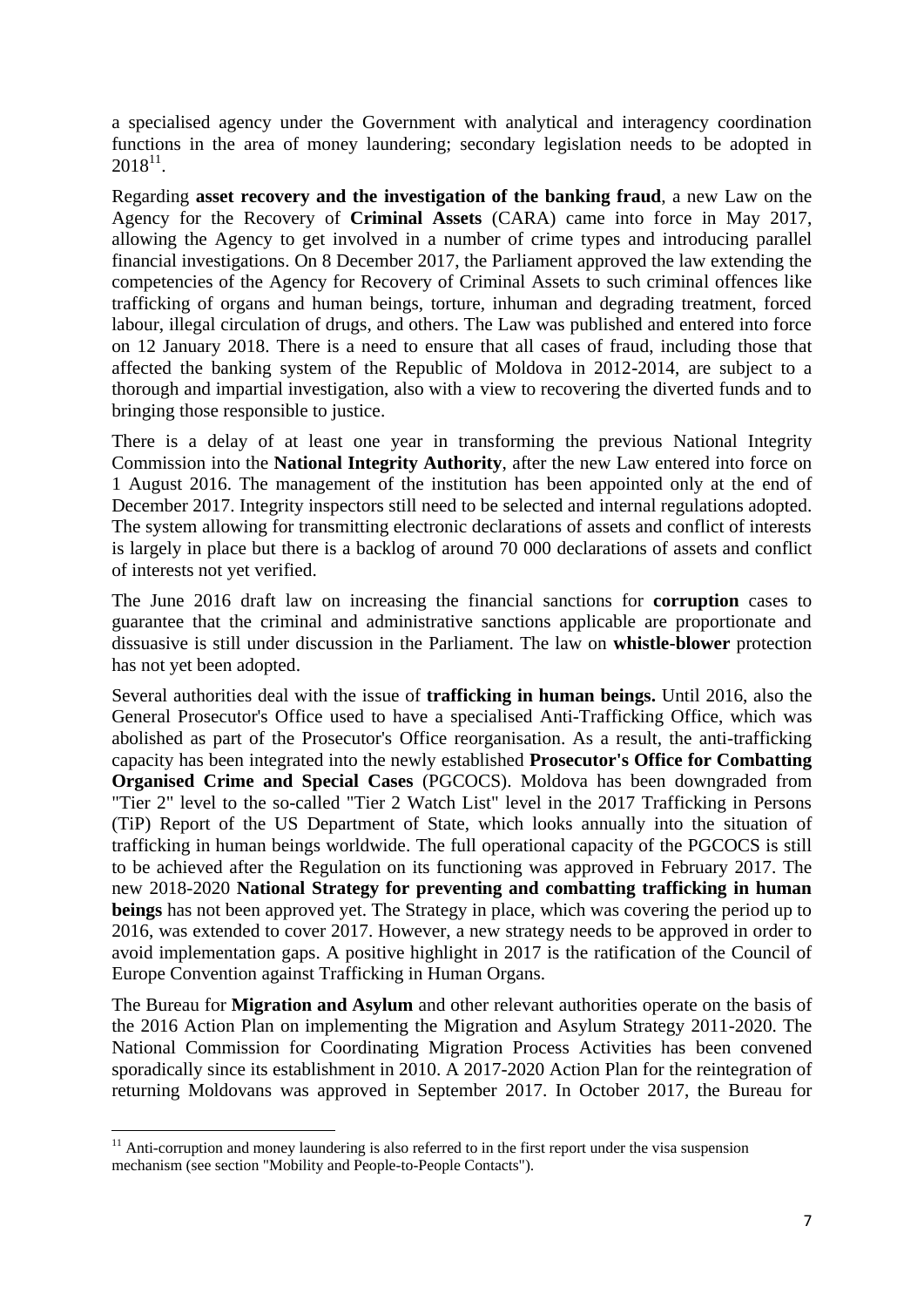Migration and Asylum inaugurated its regional office North, which integrates one-stop-shop services for documenting foreigners, integration services and the inland detection function (the capacity to detect and apprehend irregular migrants).

The 4th edition of the Extended **Migration Profile** (2009-2014) was published in July 2017 and the 5th edition (2010-2015) was produced in November 2017. The area of border management is mainly governed by the National Strategy of Integrated **Border Management** (IBM) 2015-2017. In 2017, the National IBM Council developed a successor strategy for the period of 2018-2020. The new strategy should be approved by the Government before the expiry of the old one. As of May 2017, a face recognition system became operational at a number of border crossing points. The Border Police also started introducing body-worn cameras as of early 2017, as anti-corruption and personal protection measures. A governmental Agreement was signed in October 2017 with Ukraine envisaging opening 12 jointly operated border crossing points and joint patrolling along the entire common border (including Transnistrian segment). In December 2017, a temporary station of Moldova-Ukraine joint customs control opened at the checkpoint Palanca-Mayaki-Udobno. The project of this jointly operated border crossing point is supported by the EU.

With the support of the EU funded sector reform performance contract on **police**, some actions were taken on the de-centralisation of powers within the police and on the nationwide community policing concept, which was formally adopted by the Government on 31 January 2018.

In the area of **cybercrime and cybersecurity**, Moldova continues to implement the National Programme on Cyber Security 2016-2020.

In the field of **data protection**, a Twinning project was launched in October 2017 with the aim to bring Moldova's national legislation closer to the EU's legal framework and standards.

# *3. Economic development and market opportunities*

# *3.1 Economic development*

Moldova's economy remained affected by economic shocks from previous years. In 2016, the **GDP grew by 4.3%** of which the agricultural sector contributed 2.2 percentage points. Moldova's economy remained vulnerable to other internal and external factors. The modest economic performance was also affected by the **difficult situation in the banking sector**.

During the reporting period the National Bank of Moldova (NBM) continued to work on two streams to improve the soundness of the banking sector in Moldova: 1) solving current problems in banking sector such as involvement in money laundering, related-party exposures and non-transparent shareholders; 2) creating a modern and efficient regulatory and supervisory framework for the future in line with international (EU) standards (Basel III).

In this context Moldova and the **International Monetary Fund** have continued the implementation of the IMF Programme. The agreement with the IMF on the economic reform programme, supported by a three-year (Extended Credit Facility (ECF)/Extended Fund Facility (EFF)) arrangement, was approved by the IMF board on 7 November 2016. Access under this arrangement is at 75% of Moldova's quota in the Fund (USD 178.7 million). The first IMF programme review, completed on 11 April 2017, made available USD 21 million, which brought the total disbursement under the programme to USD 42 million.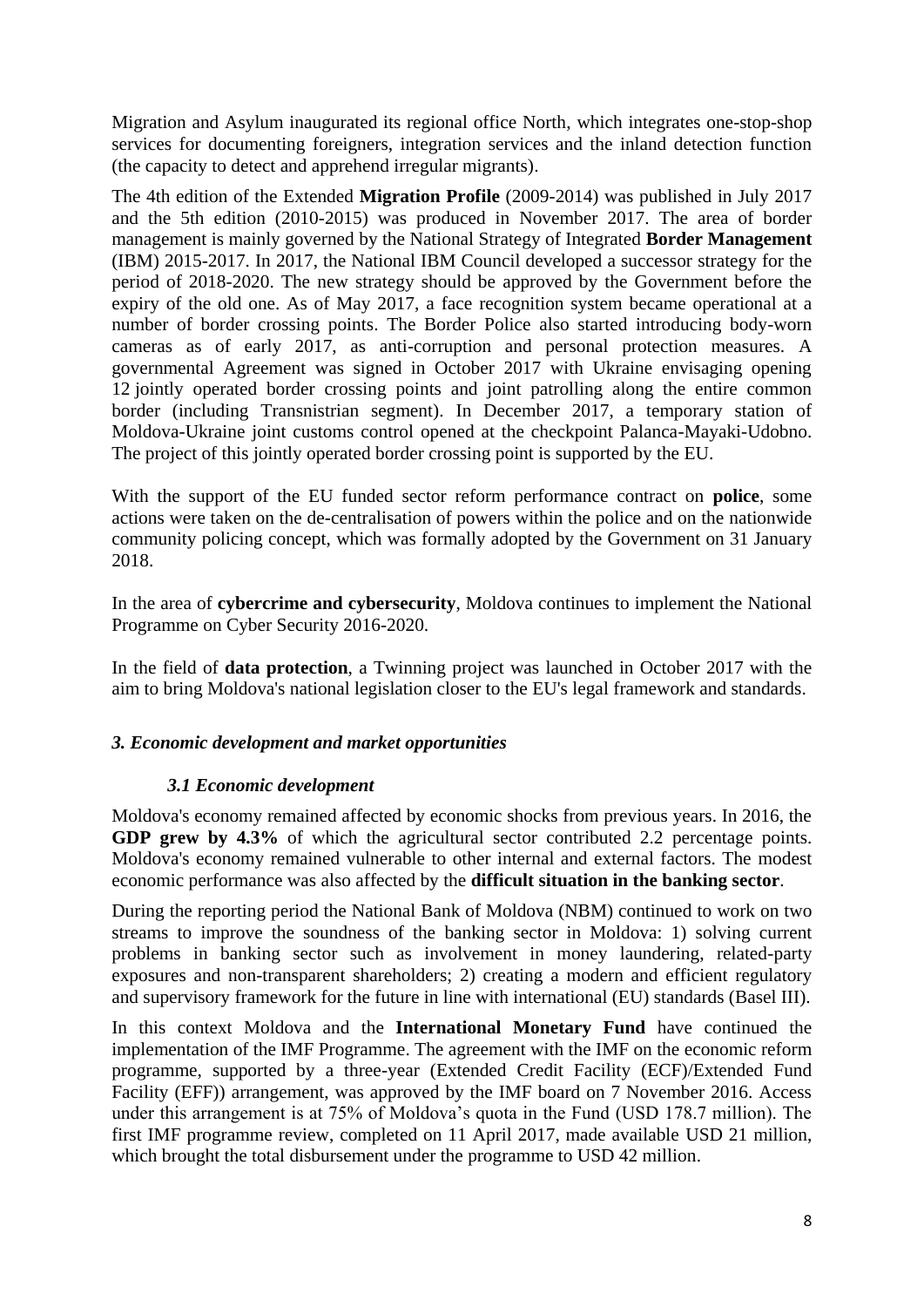On 7 November 2017, the IMF reached staff-level agreement on the second review under the EFF/ECF arrangement. The programme remains broadly on track with performance criteria met by significant margins and many structural benchmarks implemented, although with a number of delays. The IMF Board approved the second review at the end of December 2017. It noted that Moldova had enjoyed a period of relative economic and financial stability over the last year and the outlook for the country remained favourable. However, significant risks remained, including: political uncertainty given upcoming parliamentary elections, macrofinancial risks related to delays in decisively cleansing the financial sector and risks stemming from the challenge of maintaining the reform momentum for an extended period needed to accelerate growth and reduce poverty. Per the terms of the IMF agreement USD 21 million are scheduled to be disbursed upon Board approval of the above mentioned review.

An international private consortium has been investigating the recent banking fraud. The investigation covers the period 2012-2014. The second investigation report was not fully published (only a summary was released in December 2017). In November 2017, the consortium presented an updated Asset Recovery Strategy, however this has not been approved yet. Authorities are discussing procedures for initiating legal actions in multiple jurisdictions.

The **business environment and investment climate** remained affected by corruption and inconsistent policies. The Law simplifying the system of inspectorates and various inspection bodies has been adopted to increase efficiency and reduce regulatory burden, however relevant secondary legislation aimed to guarantee its implementation is not yet in place. Additional legislation was proposed envisaging also redistribution of competences among inspection, investigation and prosecution bodies in the economic field and broad exoneration of criminal liability/punishment. Following public criticism and objections of international partners, its immediate adoption was reconsidered by the Government. Access to finance, in particular for small and medium-size enterprises (SMEs), remains difficult. Moldova is participating in the EU programmes for Research and Innovation (Horizon 2020) and the competitiveness of SMEs (COSME), allowing SMEs to develop commercial partnerships and increase their innovation capacity. Additional efforts are needed in order to strengthen market economy and competition.

Moldova is part of a two-year pilot project launched by the European Commission in 2016 on "Smart specialisation and organisational development in enlargement and Horizon 2020 associated countries"<sup>12</sup>. In 2017 the first phase, consisting in the mapping of the economic, scientific and innovation potential in the Republic of Moldova, was finalised.

In the area of **agriculture and rural development,** with the support of the European Neighbourhood Programme for Agriculture and Rural Development (ENPARD), progress has been made in implementing the National Strategy for Agriculture and Rural Development and the General Law on Principles of subsidising agriculture producers. There has been substantial progress particularly in supporting on farm-investment contributing to enhanced competitiveness of agri-food sector. Further efforts are needed to support the diversification of economic activities in rural areas aiming at improving living conditions in the rural areas, as well as to improve sustainable use of land and water resources.

The National Strategy for **Regional Development** 2016-2020 is under implementation. Projects for water and sanitation, tourism, regional and local roads, energy efficiency,

**.** 

<sup>&</sup>lt;sup>12</sup> <http://s3platform.jrc.ec.europa.eu/s3-beyond-eu>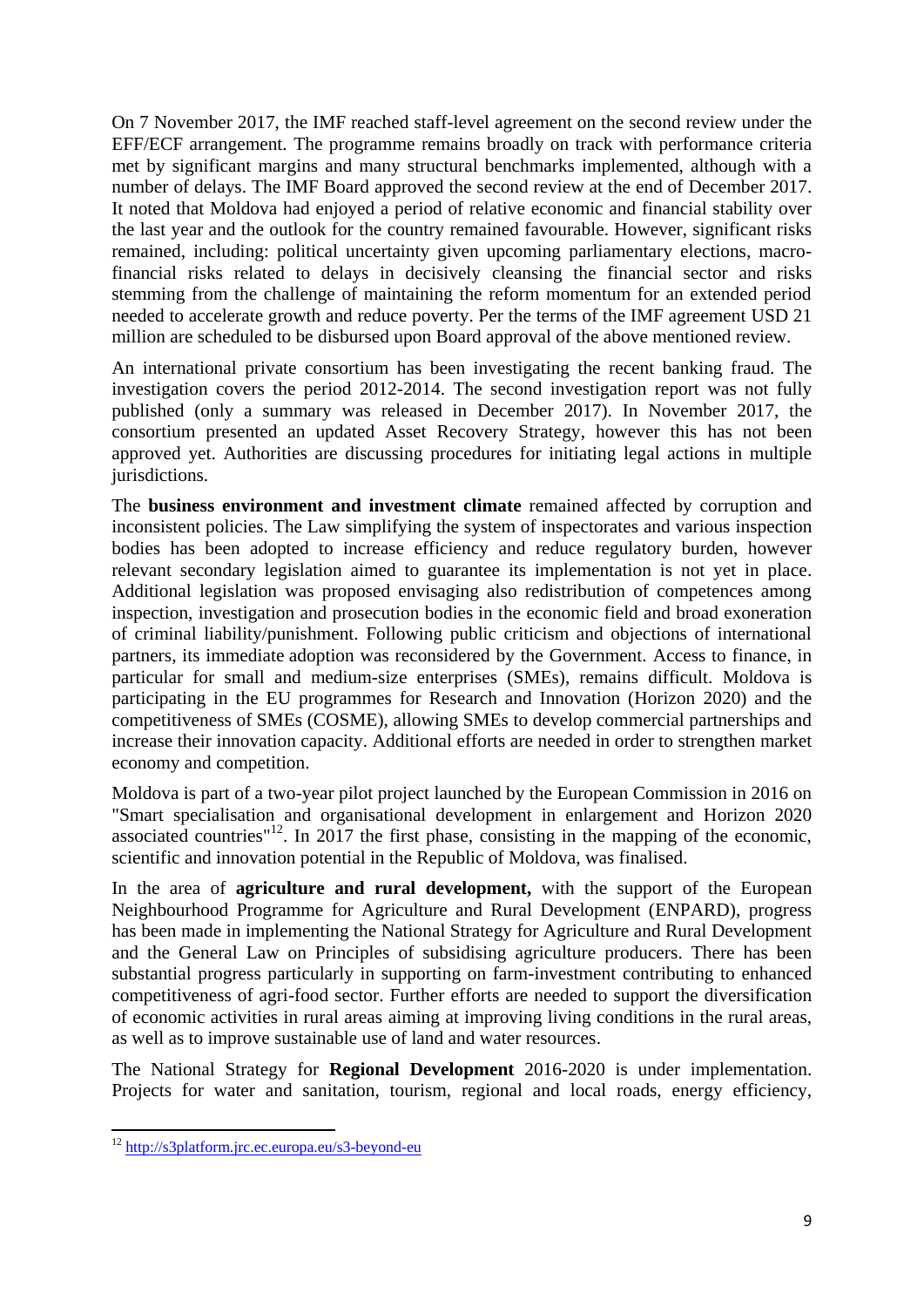business infrastructure and solid waste management were approved in 2017. These are financed by the National Fund for Regional Development.

Moldova is playing an active role as a full partner, together with nine Member States and four other non-EU countries, in the **EU macro-regional strategy for the Danube Region**, in particular as co-coordinator of the Priority Area on "People and Skills". The appointment of a new National Coordinator for the Strategy is, however, still pending.

The institutional capacity for policy development, monitoring and evaluation in the newly established Ministry of Agriculture, Regional Development and Environment (MARDE) requires strengthening to further improve the quality and impact of programming, particularly as gradual alignment with EU systems and procedures takes place. MARDE is in charge of implementing over 60% of all Association Agreement commitments and adequate staffing is crucial, as well as a shared environmental/territorial information system that needs to be established to enable adequate policy decisions, reporting and public access to information. As a result of the general public administration reform, the Ministry of Regional Development and Construction, the Ministry of Environment and the Ministry of Agriculture and Food Industry merged into one with 40% staff reduction. The four State Secretaries in the new Ministry were appointed, while staff appointment to different departments of the Ministry is being finalised.

The activity and **employment** rates remained at 42.6% and 40.8% respectively (2016). Official unemployment decreased to 4.2% of the active population, but youth unemployment remains twice as high. Low official unemployment reflects low **labour** market participation, informal work as well as migration. Employment in Moldova is largely based on agriculture, low productivity sectors and crafts. Approximately one third of the working population is employed in the informal economy (36.3%). Around a fifth of the labor force works abroad (around 800 000 citizens). The **National Employment Strategy** 2017-2021 and its Annual Action Plan for 2017 have been approved by the Government. The Action Plan is in line with the four priorities of the strategy.

According to the authorities, 10 out of 25 EU directives in the area of **health and safety at work** have been transposed or are in the process of being transposed into domestic legislation with one directive transposed in the last year.

The mandate of the labour inspectorate to perform its tasks is not in line with the International Labour Organisation (ILO) standards. A series of legal acts were adopted in 2017, which, together with a number of acts adopted the previous year, create a new mechanism on State Labour Inspectorate competences, which recognises the existing Inspectorate as a coordinating authority at national level in the field of labour relations and health and safety at work. However, the Law also withdraws from the State Labour Inspectorate the control functions in the field of security and health at work and gives them to ten control entities. The Labour Code was modified through amendments included in three Laws, which were adopted in July 2017 and promulgated in August and October 2017. In the same period, amendments to the Laws on labour migration and on foreigners' regime aiming at facilitating employment of foreign citizens, were adopted and promulgated. A Law on Sectoral Committees, establishing their legal status, was promulgated in December 2017. The changes to the labour legislation are expected to bring more flexibility to better match the needs of the labour market. In order to strengthen social partnership at national and local level, amendments to the Law on organisation and functioning of the National Commission for Consultations and Collective Bargaining (NCCCB) were developed but not yet adopted. As a result of the recent re-organisation of central administration, the Ministry of Health, Labour and Social Protection lost the entire staff of its Labour Relations and Social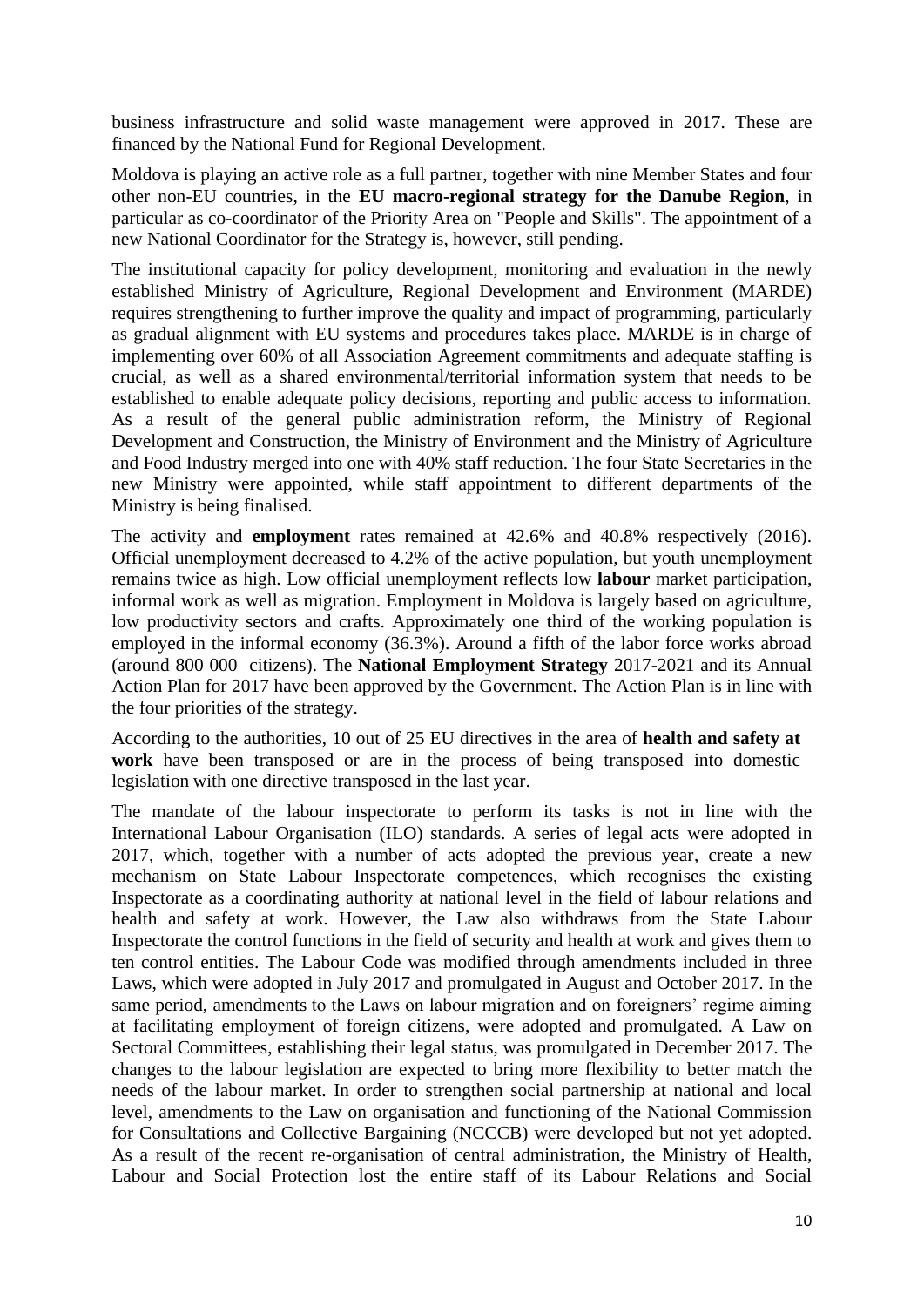Partnership Department. Responsibilities for labour legislation including legal approximation to EU law have not been re-allocated yet.

The new Law on the reform of the **pensions system** entered into force on 1 January 2017. The Law, implemented from April 2017, provides a new calculation mechanism for pensions as well as an increasing retirement age for men and women to equate at 63 years with a transitory period of ten years (currently 57 years for women and 62 years for men). Procurement of services from private providers (including civil society organizations) still lacks a clear working mechanism for **social service provision**. This should be further developed, communicated and implemented to ensure quality of social services through competition as well as civil society sustainability.

Restructuring of public **health** services is well under way, including a formal decision to establish a National Public Health Agency with wider public health scope. The reforms have the aim to strengthen public health functions including surveillance, preparedness and response to health threats in line with the EU acquis and international commitments. The current Healthcare System Development Strategy 2008-2017 is being evaluated and the results of this process will be factored in the new strategy development cycle. The Law on tobacco, adopted in 2016, was amended introducing heat-not-burn tobacco products. Also, a regulation on health warnings and labelling tobacco products was approved by the Government. Amendments to the Law on advertisement, banning alcohol commercials, were approved in the first reading in the Parliament. An updated concept of hospital regionalisation plan has been presented; however, no progress has been reported on the implementation of the hospital reform. Moldova participates in the EU Health Programme 2014-2020. The opportunities offered by this Programme could be further uptaken by disseminating information about the Programme and facilitating active participation of stakeholders in the joint actions and projects.

#### *3.2 Trade and trade-related matters*

The economic growth registered in 2016-2017 had a positive impact on **trade**. Moldova's trade grew, in particular with the EU. The EU remains Moldova's main trading partner, accounting for 55% of its total trade (66% of total exports and 49% of Moldova's total imports)<sup>13</sup>. In 2017, bilateral EU-Moldova trade increased by 18% compared to the same period in the previous year. Moldova's export to the EU grew by over 23% in that period*.* Exports of plums and table grapes exceeded the zero-duty tariff rate quotas (TRQ) agreed in the DCFTA, and exports of cereals and processed cereals significantly exceeded the volumes established as triggers in the anti-circumvention mechanism foreseen by the DCFTA.

On **technical barriers to trade**, as a follow up of earlier progress, Moldova adopted secondary horizontal legislation in September 2017. However, there are still some discrepancies with regard to specific product legislation. The administrative capacity of the Food Safety Agency in verifying animal health and animal welfare rules has been strengthened. As regards **sanitary and phytosanitary standards** (SPS), further approximation and implementation of national legislation has yet to happen. The SPS strategy was adopted by the Government in December 2017 and is currently under implementation. Laboratory diagnostic capacity for monitoring and surveillance of animal diseases as part of official controls remained weak and did not register significant improvement.

**.** 

 $13$  Data refer to 2016 and the first nine months of 2017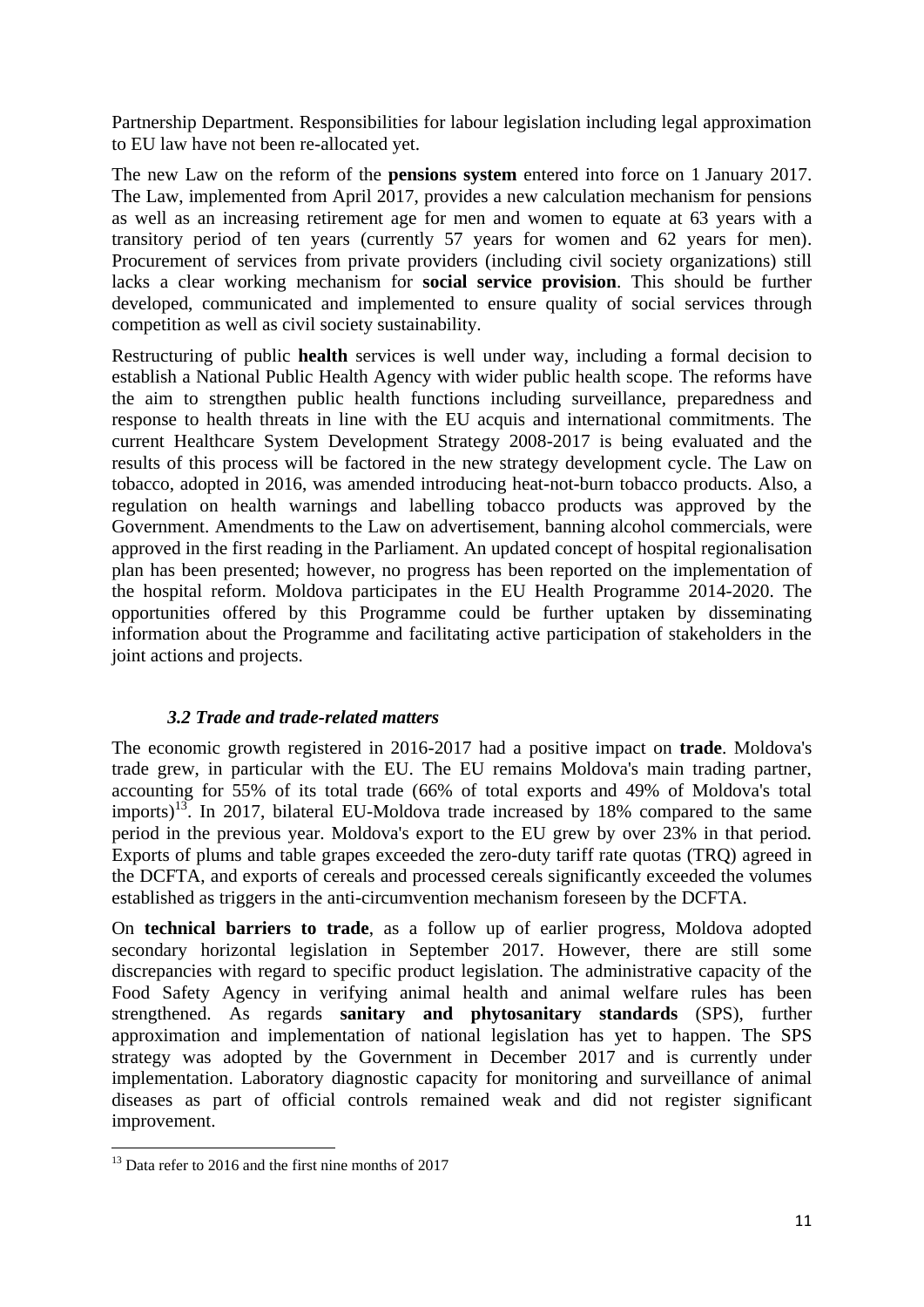On **customs and trade facilitation** the Government approved amendments to customs regulations to align with the EU Authorised Economic Operator (AEO) requirements and Approved Exporter conditions, which entered into force in July 2017. The Trade Facilitation Action Plan for the period 2018-2020 was approved in December 2017. The new Customs Code has been developed for approximation with the provisions of the Union Customs Code and presented for public consultations. There are still problems with customs valuation of goods and selective recognition of preferential certificates issued by the EU. Preparatory work on accession to the Convention on a common transit is in progress.

Moldova's progress in the field of **services** and establishment still does not reflect market requirements. Delays were noted in reflecting the DCFTA commitments in these areas in the domestic legislation. This affected particularly amendments to related laws on harmonisation of concepts such as subsidiary, branch and representative office, in order to ensure national treatment and most favoured nation (MFN) clause. The Parliament approved amendments to the Law on **Electronic Commerce** partially transposing the EU acquis.

Structural reforms in the **financial sector** are being pursued. A new Law on Banking Activity partly upgrading the supervisory framework to international Basel III standards was approved by the Parliament. Efforts in enhancing governance, shareholder transparency and the financial shape of banks should be sustained. Similar reforms are being initiated in insurance and non-bank credit sectors. The **Competition** Council made progress in regulating state aid according to the sectoral regulations adopted for various forms of aid. The factual independence of the Council and obstacles to competition remain to be addressed.

Legislation on the protection of **intellectual property rights** (IPR) has been improved, but issues with regards to Geographical Indications (GIs) remain to be addressed.

Reforms in **public procurement** were pursued according to the National Reform Plan for Public Procurement for 2016-2020, including approximation of the legal framework to the EU acquis, the reform of the Public Procurement Agency and progressive introduction of eprocurement. A new, independent Public Procurement review body (Complaint Settlement Agency) was established under the Parliament, and it started to operate in 2017 with some delays. The appointment of the management of the Agency was tarnished by conflicts of interest and lacked transparency.

The Subcommittee on **trade and sustainable development** met regularly and discussed the latest developments in the field of trade, labour and environment relevant for the implementation of the Chapter. As a result, the Parties have adopted three joint declarations and have agreed on a list of priority issues in the field of labour and environment to focus dialogue and cooperation in the coming years. The participation of civil society in the monitoring of the implementation of the Trade and Sustainable Development (TSD) chapter is ensured through the domestic advisory groups created by each Party and the annual Joint Civil Society Dialogue forum.

Changes in the competences of the labour inspection might bear negatively on Moldova's effective implementation of ILO's labour standards.

#### *4. Connectivity, Energy Efficiency, Climate Action, Environment and Civil Protection*

In the area of **energy security and energy efficiency** the transposition of the 3<sup>rd</sup> Energy Package was advanced by the promulgation of the Energy Law by the President of Moldova in October 2017. The Law provides more power and independence to the Energy Regulator.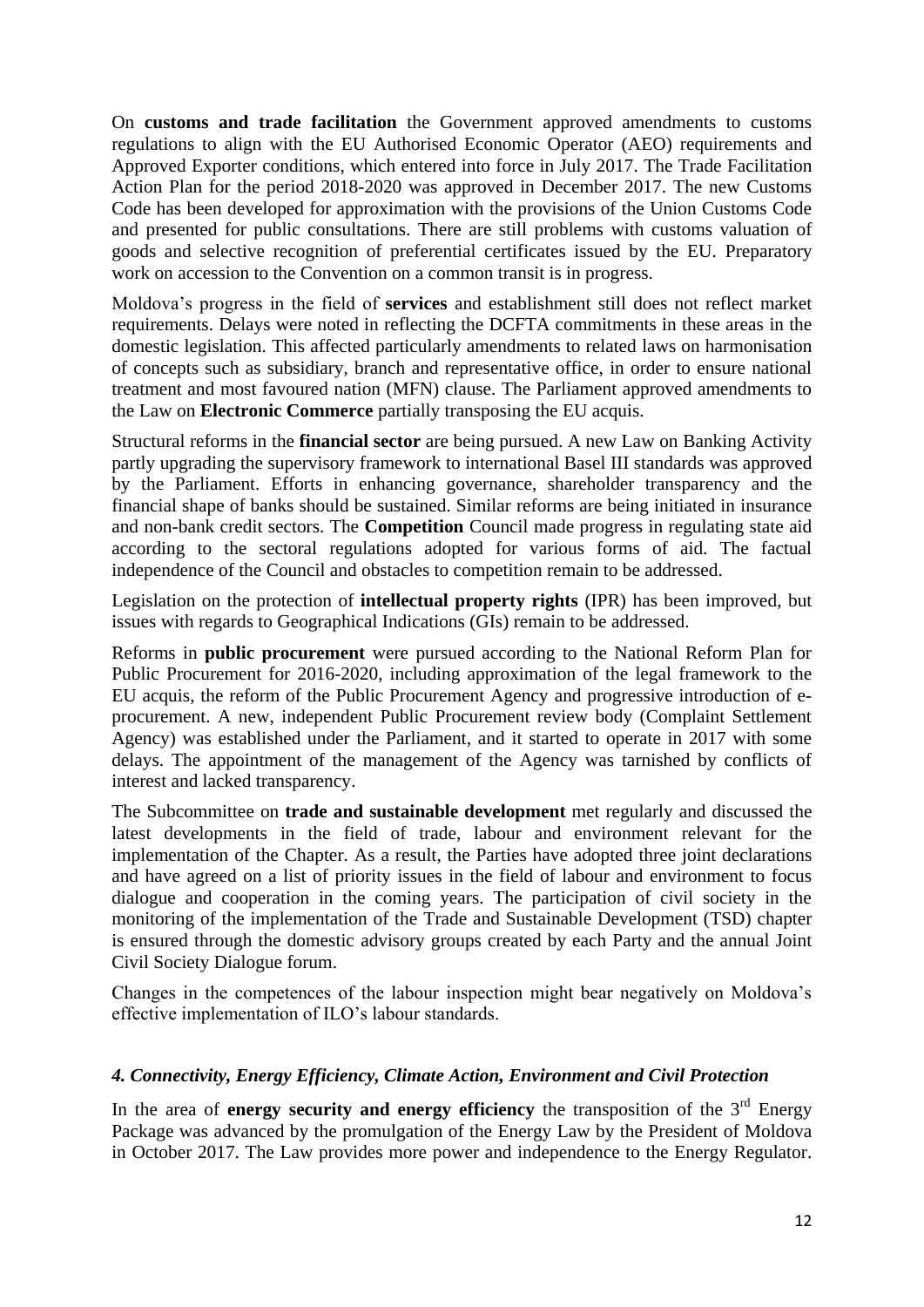Unbundling of gas and electricity transmission and distribution from production remains to be completed.

In March 2017, the yearly **electricity** acquisition process was organised with several improvements compared to the past years (procurement guidelines agreed between the Energy Community Secretariat and the Ministry of Economy were shared with energy companies; the procurement could be observed by external observers). However, in June 2017, changes were introduced to the supply contract of the winning company Energocom leading to strong reactions from international observers and civil society. The construction of the strategic Ungheni-Chisinau gas pipeline is delayed given that the transmission system operator Vestmoldtransgas, created to manage the Iasi-Ungheni gas network and also to provide gas services in Moldova, has been privatised. As for the construction of an electricity interconnection between Moldova and Romania, the EU will provide grant support worth EUR 40 million, and loan agreements were signed with the European Bank for Reconstruction and Development (EBRD) and the European Investment Bank (EIB) in December 2017 (but not yet ratified by Moldova). The revised National Renewable Energy Action Plan for the period 2013-2020 has not yet been approved. The new Law on energy efficiency has not been approved and there are delays in adopting key secondary legislation in the area of renewable energy and energy efficiency*.*

Regarding **transport,** the Government approved the Roadmap for the Restructuring of the Moldovan Railways for the years 2018-2021. The merchant fleet sailing under the Moldovan flag remains on the black list of the Paris Memorandum of Understanding on Port State Control. The Road Rehabilitation Programme in the country suffers from important delays, also due to lack of capacity of the State Road Administration.

In the area of **environment and climate action** Moldova continues to make gradual progress in the approximation of EU **environmental** legislation. Framework Laws on waste management and strategic environmental assessment, as well as the regulation on access to environmental information were adopted in 2017. A road map for the approximation of EU legislation related to ambient air quality was released in November 2017. Amendments to the Laws on plant kingdom and ecological networks were published in September 2017. In view of the creation of MARDE, the separation of institutional functions as well as clear division of functions are critical for the reform of the environmental institutions and the proper administrative capacity to implement environment and climate chapters of the Association Agreement.

The Paris Agreement on **climate change** was ratified by the Parliament in May 2017. A Low Emissions Development Strategy until 2030 was approved by the Government in December 2016 and its implementation started in 2017. The 2015-2020 Climate Change Adaptation (CCA) Strategy is being implemented. Climate change in all areas of policy making remains a challenge for Moldova as there is still no permanent institutional framework for the intersectoral coordination of climate action.

As regards **civil protection,** Moldova has a 24/7 functioning Emergency Management Centre which is linked with the EU's Emergency Response Coordination Centre and the UN-EU Global Disaster Alert and Coordination System. In June 2017, Moldova approved a Governmental Regulation on Host Nation Support (HNS), and in November 2017, HNS Standard Operating Procedures. In March-September 2017, it also hosted a large-scale simulation exercise "EU MOLDEX" with response teams coming from the other five Partner Countries, three EU Member States and the EU Civil Protection Team to practice operational coordination and host nation capacity in case of a disaster requiring international assistance. Moldova participated in a series of other national and international exercises during 2017 as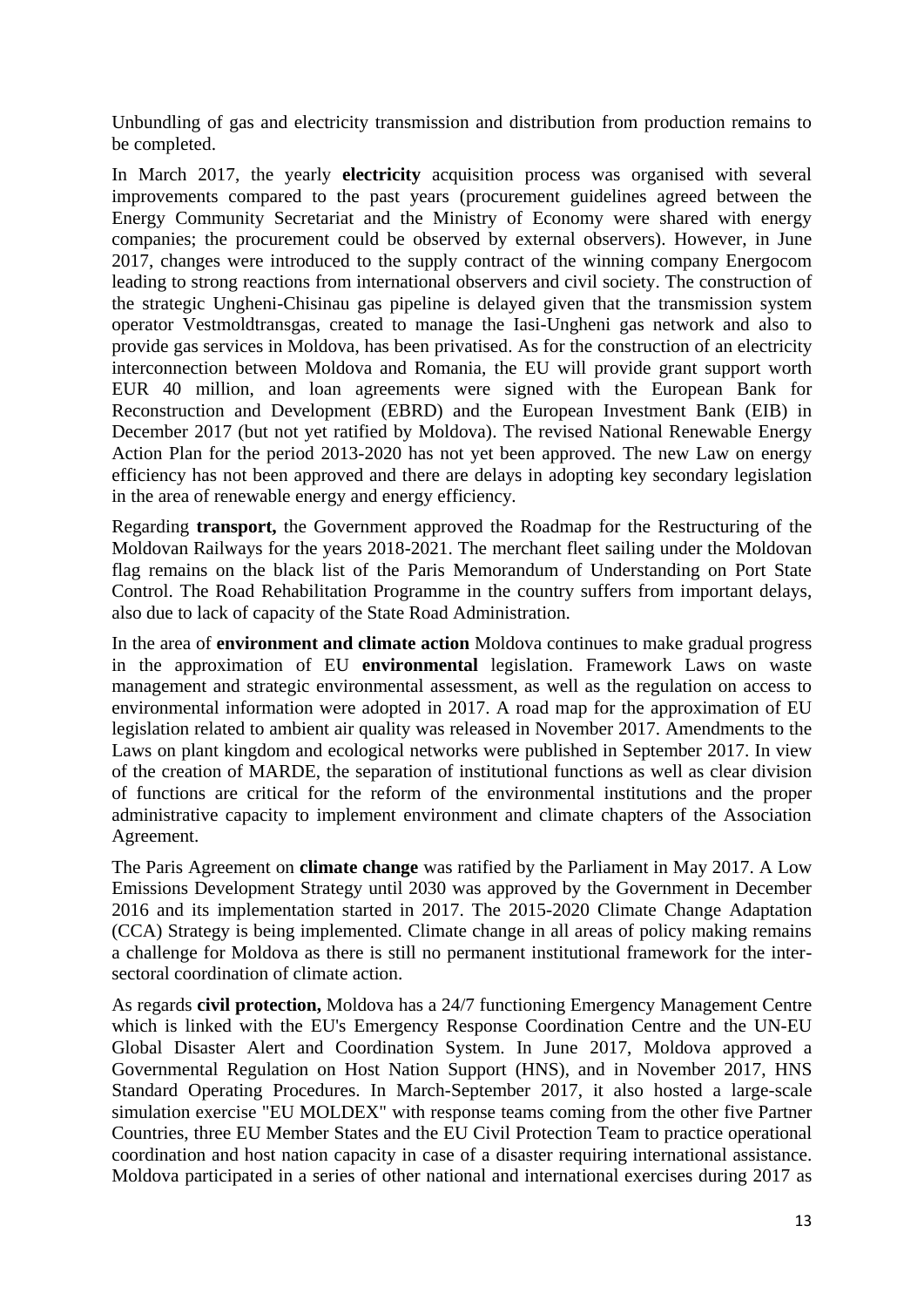well as training courses organised under the European Union Civil Protection Mechanism and the Prevention, Preparedness and Response to natural and man-made Disasters (PPRD) East 2 Programme, the Eastern Partnership Flagship Initiative. Public information campaigns and alerts are continuously being carried out on risks related to floods, fire, drownings, natural disasters and hazards.

# *5. Mobility and People to People Contacts*

Since the introduction of the **visa-free regime** in April 2014, more than 1 million Moldovan citizens with a biometric passport have benefitted from it so far. In March 2017, the revised visa suspension mechanism entered into force, introducing an obligation for the Commission to monitor the continuous fulfilment of the visa liberalisation requirements in countries that have completed a Visa Liberalisation Dialogue (including Moldova) and to yearly report on this. The first report, adopted on 20 December 2017, assessed that Moldova continues to fulfil the visa liberalisation benchmarks, but that the fulfilment of the anti-corruption and anti-money laundering benchmarks could be endangered unless immediate actions are taken. In October 2017, the Joint Readmission Committee assessed the readmission cooperation with Moldova as generally positive.

The latest **Mobility Partnership** Local Cooperation Platform meeting took place in Chisinau on 22 June 2017. The 10th Mobility Partnership high level meeting took place in Brussels on 15 December 2017. The EU-Moldova Mobility Partnership, which was one of the first to be signed, continues to be further developed with new agreements with Member States under preparation.

The 2014 **Education** Code and the Education Development Strategy for 2014-2020 provide a basis for new policies in the education sector, but their implementation remained incomplete in 2017, and secondary legislation needs to be prepared and adopted. The enrolment rate in primary schools in Moldova continues to decrease, contrary to global trends<sup>14</sup>. The Programme for International Student Assessment (PISA) 2015 results show progress, but they reflect a performance level still below the society needs. Some measures were taken to increase the attractiveness of the teaching career, salaries were increased by an average of 10% and new teachers received an increased hiring bonus. To provide basic principles for aligning the national qualifications system with the European one, the government adopted in November 2017 the National Qualifications Framework of Moldova, structured on eight levels, covering general, technical and higher education. As concerns the implementation of the **Vocational Education and Training (VET)** Strategy 2013-2020, the foundations of a modern and effective VET system were built. There has been good progress in implementing the VET Restructuring Plan. However, some pending important issues remain to be addressed, including strengthening significantly the capacities of the Republican Center for the Development of Vocational Education VET and ensuring the functioning of the Sectoral Committees.

The reform of the **Research and Innovation** system progressed. Based on the recommendation of an EU peer-review, a revised Law was promulgated in October 2017 and it entered into force in February 2018. It relates to the modernisation and competitiveness of the research and innovation governance and addresses the allocation of funding in the attempt to make it more independent, transparent and accountable. The research is now fully under

<sup>1</sup> <sup>14</sup> Source: UNESCO Institute for Statistics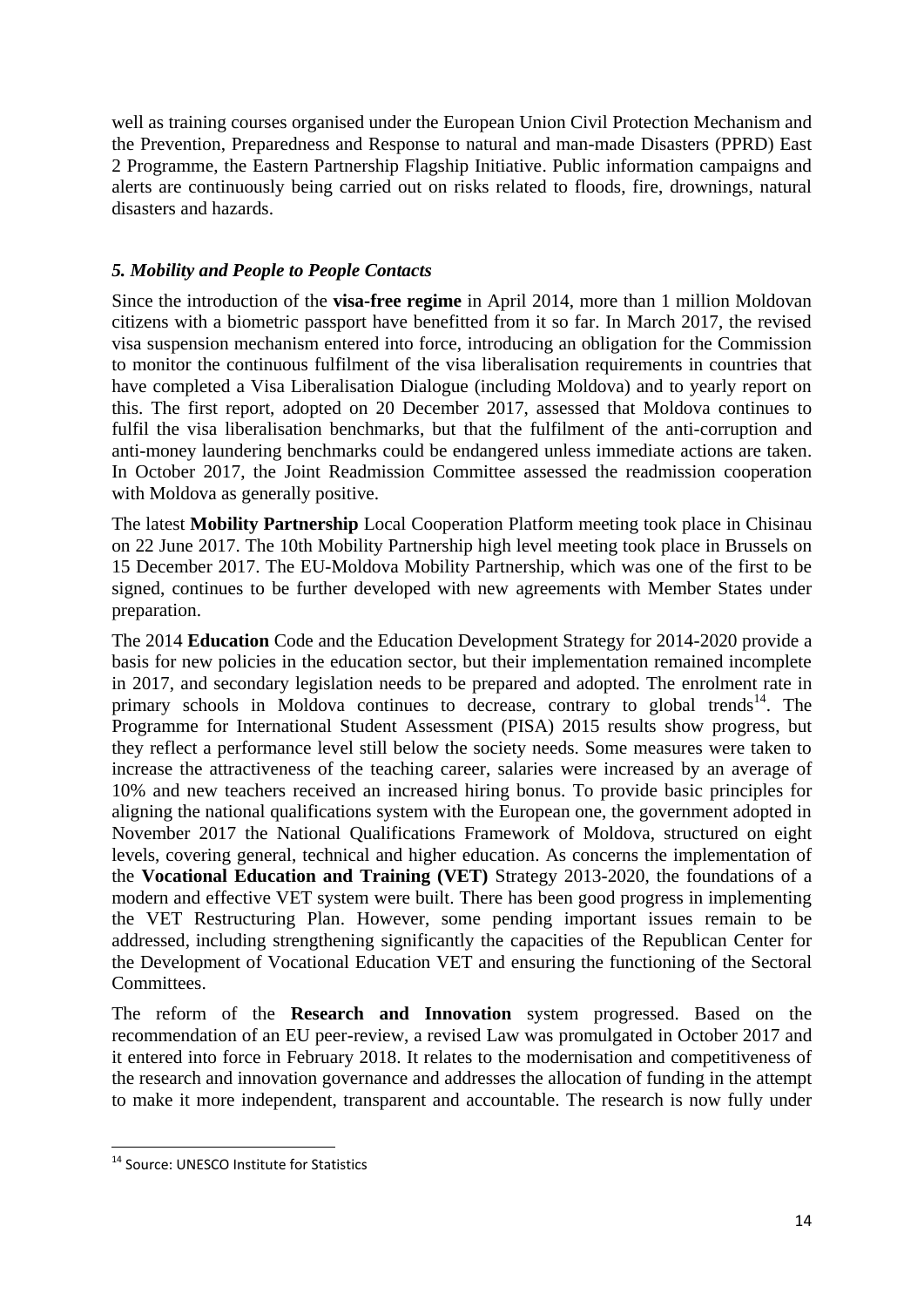the responsibility of the Ministry of Education, Culture and Research with a national agency for implementation of the research and innovation policy under creation.

In the **culture** sector Moldova's participation to the Creative Europe Programme did not increase in 2017 (only one project supported in three years). Moldova renounced the EU grant for the 2017 Creative Europe Desk, due to the impossibility of the Moldovan Ministry to co-support the expenditures programmed for the Desk. Following the restructuring of the Government during the summer 2017, the Ministry of Culture was merged with the new Ministry of Education, Culture and Research. Cultural cooperation, including the mobility of arts and artists, is mostly covered by bilateral relations with EU Member States.

The National Strategy of **Youth** Sector Development 2020 is being implemented despite limited direct funding for its actions plan. The National Programme for Economic Empowerment of Youth (PNAET) was extended to 2017. The age limit for the potential beneficiaries of the programme was lifted from 30 to 35 years. Pilot activities targeting young creators and innovators were launched, but the share of participants under 18 is decreasing.

# *6. Financial assistance*

In 2017, the EU has continued to provide substantial assistance to support Moldova's structural reform efforts and to achieve tangible improvements in the lives of the citizens. In September 2017, the European Commission adopted a new **Single Support Framework** 2017-2020, focused on delivering tangible and visible results for citizens. The priority sectors reflect the new Association Agenda and the revised European Neighbourhood Policy<sup>15</sup>, and they are coherent with the Eastern Partnership priorities reflected in the "20 Deliverables for 2020". Accordingly, the Annual Action Programme (AAP) has been adopted for 2017 (EUR 79 million) providing support for the participation of CSOs in local, regional and national decision making processes (EUR 5 million), supporting a more transparent, efficient, competitive and resilient economic environment (EUR 12 million) and promoting communication on key EU policies and core values including media freedom (EUR 5 million). In addition, EUR 17 million are provided for investments focusing in particular on improving water supply in the region of Cahul. To strengthen Moldova's energy security EUR 40 million has been set aside to support an electricity interconnector with Romania.

On 28 February 2018, the EU Delegation to the Republic of Moldova together with the EU Member States and Switzerland presented the first European Joint Development Cooperation Strategy to the Government of the Republic of Moldova. This Joint Programming Document serves as a key reference for planning future EU assistance to the Republic of Moldova by presenting a consolidated view of development priorities agreed amongst European donors. This Joint Strategy reflects the revised European Neighbourhood Policy, the Association Agenda 2017-2019 and Eastern Partnership Priorities and is aligned with the Republic of Moldova's National Development Strategy.

This will complement ongoing assistance to Moldova in areas such as public administration reform, justice sector, agriculture and rural development as well as support for the implementation of the DCFTA.

Several projects completed in 2016-2017 have had a significant impact in Moldova, leading to an improvement in citizens' daily lives, while also supporting modernisation of the administration. New business incubators have been established (e.g. Calarasi, Cahul) to boost

**<sup>.</sup>** <sup>15</sup> http://eur-lex.europa.eu/legal-content/EN/TXT/PDF/?uri=CELEX:52015JC0050&from=EN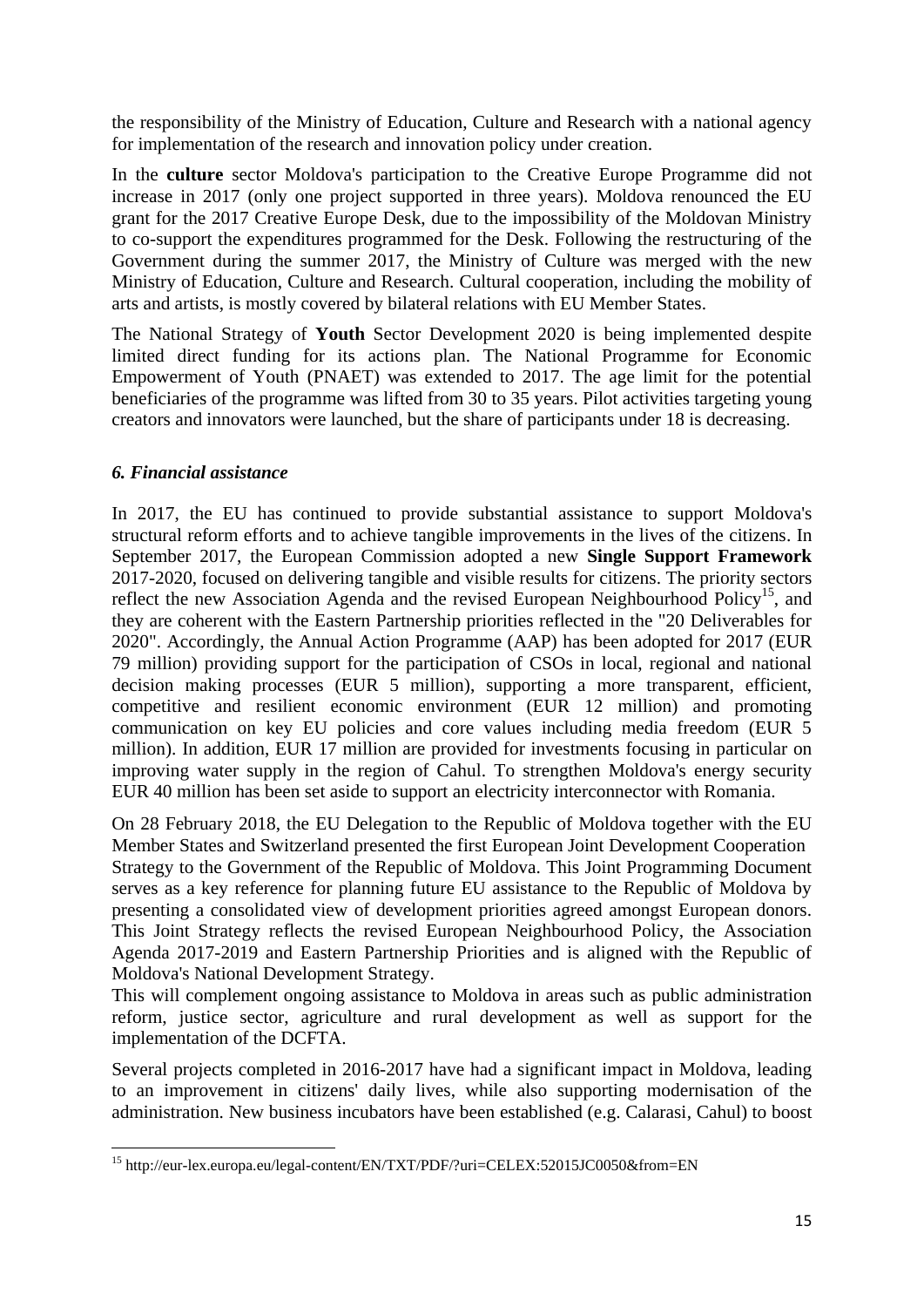economic development and create jobs. To enhance competitiveness of the agri-food sector, EU support helped to create producer groups and to increase the number of agri-food establishments actively trading with the EU. Studies of the Moldovan students and academic staff (314) in the EU were supported. Matching grants, provided to returning migrants to invest in small businesses in Moldova, led to the creation of 1600 jobs.

**Confidence Building Measures** benefitted both Transnistria and Gagauzia. For example, 70 people from both sides of the Dniester River were supported to set up businesses and create 350 jobs.

In addition, an amount of EUR 15 million (EUR 5 million per year) has been allocated with a focus on supporting the next phase of the European Union's Border Assistance Mission to Moldova and Ukraine (EUBAM).

Moldova also benefits from regional programmes supporting SME capacities, access to finance and growth as well as the overall business environment which are part of the **EU4Business** Initiative. In addition, the **European External Investment Plan** will help to scale up the assistance provided through fund "blending" by setting up a new Guarantee Scheme, and it will aim to improve the business environment and investment.

Three projects have been selected for implementation in Moldova under **Mayors for Economic Growth** initiative, which is supporting cities in the Eastern Partnership countries in implementing local economic development plans. Moldova will also be able to benefit from the **EU4Digital** initiative, which will support the Harmonization of Digital Markets in the Eastern Partnership region.

Support has been provided for implementation of the EU acquis through the Technical Assistance and Information Exchange instrument (TAIEX) in the organic farming sector and the anti-corruption domain, as well as capacity building of key institutions through Twinning.

Moldova actively participates in two 2014-2020 Cross Border Cooperation (CBC) Programmes. The country is also a key player in the Eastern Partnership Territorial Cooperation Programme Moldova-Ukraine and participates in the Danube Transnational Programme.

A Decision to provide EUR 100 million of EU macro-financial assistance to Moldova (EUR 40 million of grants and EUR 60 million of loans) was adopted by the European Parliament and the Council on 13 September 2017, and it entered into force on 23 September 2017.

The disbursement of the assistance in 2018 depends on the implementation of a number of policy conditions, along with the fulfilment of the political preconditions and a satisfactory track record under the programme with the IMF. Prior to each disbursement, the Commission and the European External Action Service will also assess the fulfilment of the political preconditions on the respect of democratic mechanisms, the rule of law and human rights, as recalled by the European Parliament, the Council and the Commission in their Joint Statement accompanying the legislative decision. The implementation of the aforementioned conditions as well as a continued satisfactory track record under the IMF programme, would allow the disbursement of the assistance in 2018.

The Commission has also taken measures to follow up on the European Court of Auditors' Special Report No 13/2016 on "EU assistance for strengthening the public administration in Moldova" and the related Council conclusions of 19 December 2016.